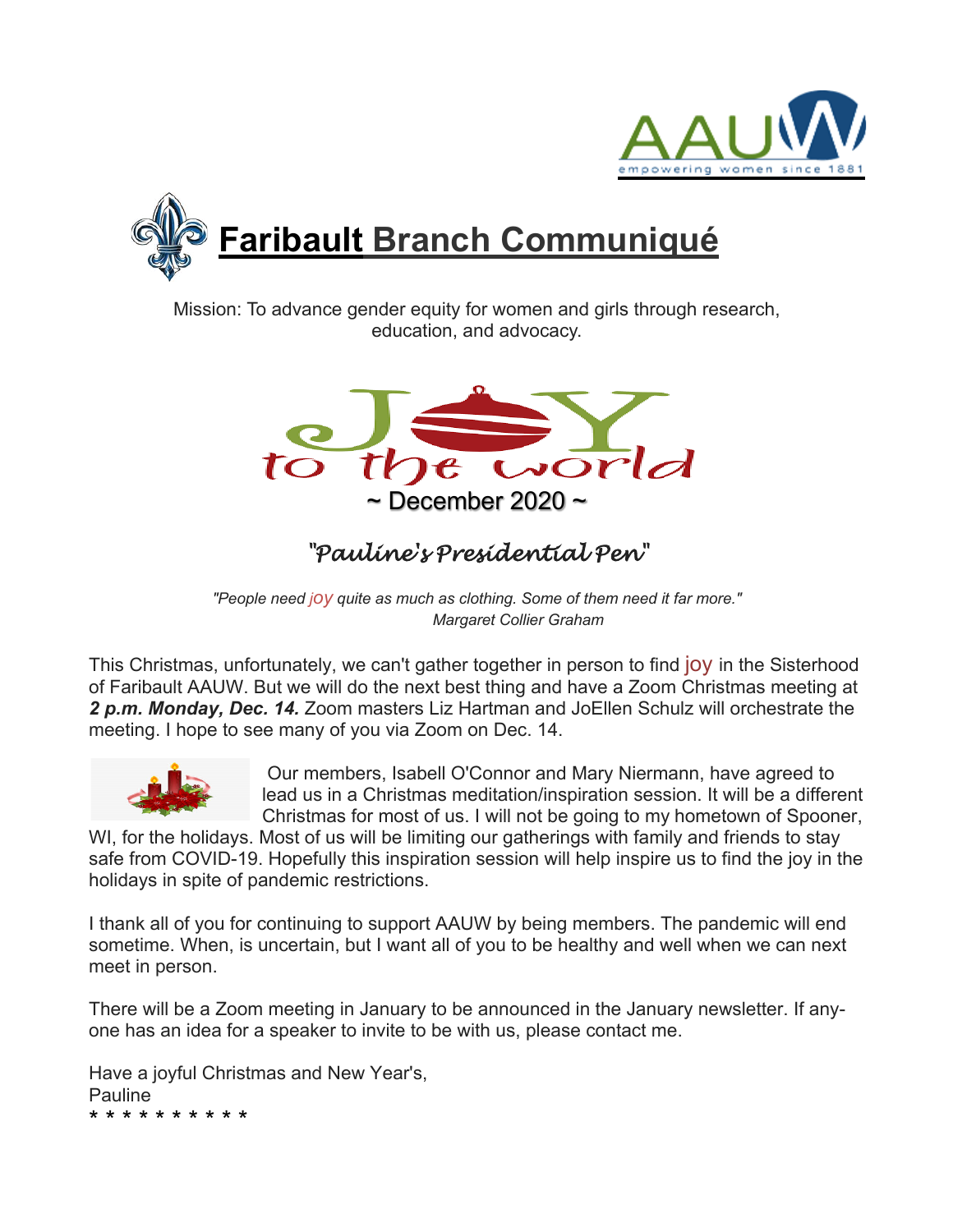

**As we come to the end of this chaotic year of 2020 think positive for our 2021 year for our AAUW Faribault Branch and all our members!**

This season of giving could be an opportunity for you to introduce a relative or friend to join our dedicated AAUW

gals. **A wonderful gift idea for the coming year 2021 would be to think about giving an AAUW membership to some person this year not until March for a reduced price.**

STAY SAFE & DO SOCIAL DISTANCING = 2021 will be BETTER! **For any information on AAUW Membership contact: Membership Vice-Presidents:** Kathy Larson - kathyhilgerslarson@gmail.com (332-2525)

Kathryn Speulda - kspeudla@yahoo.com (507 838-0789) Thank you for your ongoing support



*Here is a medical update on our AAUW member Mary Anderson submitted by Kathy Larson, a close friend.*

Mary had a brain aneurysm in October & was hospitalized at Abbott for several weeks; Then she spent time in a rehab in Bloomington for some weeks, too.

**Mary has made good progress & is NOW HOME**. She is doing physical therapy for strength & endurance with health

aides.

Mary would like to thank all the gals who sent her cards during those very stressful times!!!! Cards are so uplifting & can be viewed several times -**so If you want to let Mary you are thinking of her- PLEASE send a card to:**

#### **Mary Anderson 329 Tischler Ave. SE Faribault, MN 55021**

(Just a note her husband, Jerry, was also hospitalized at the same time for heart/respiratory problems so he is in need of medical aides, too)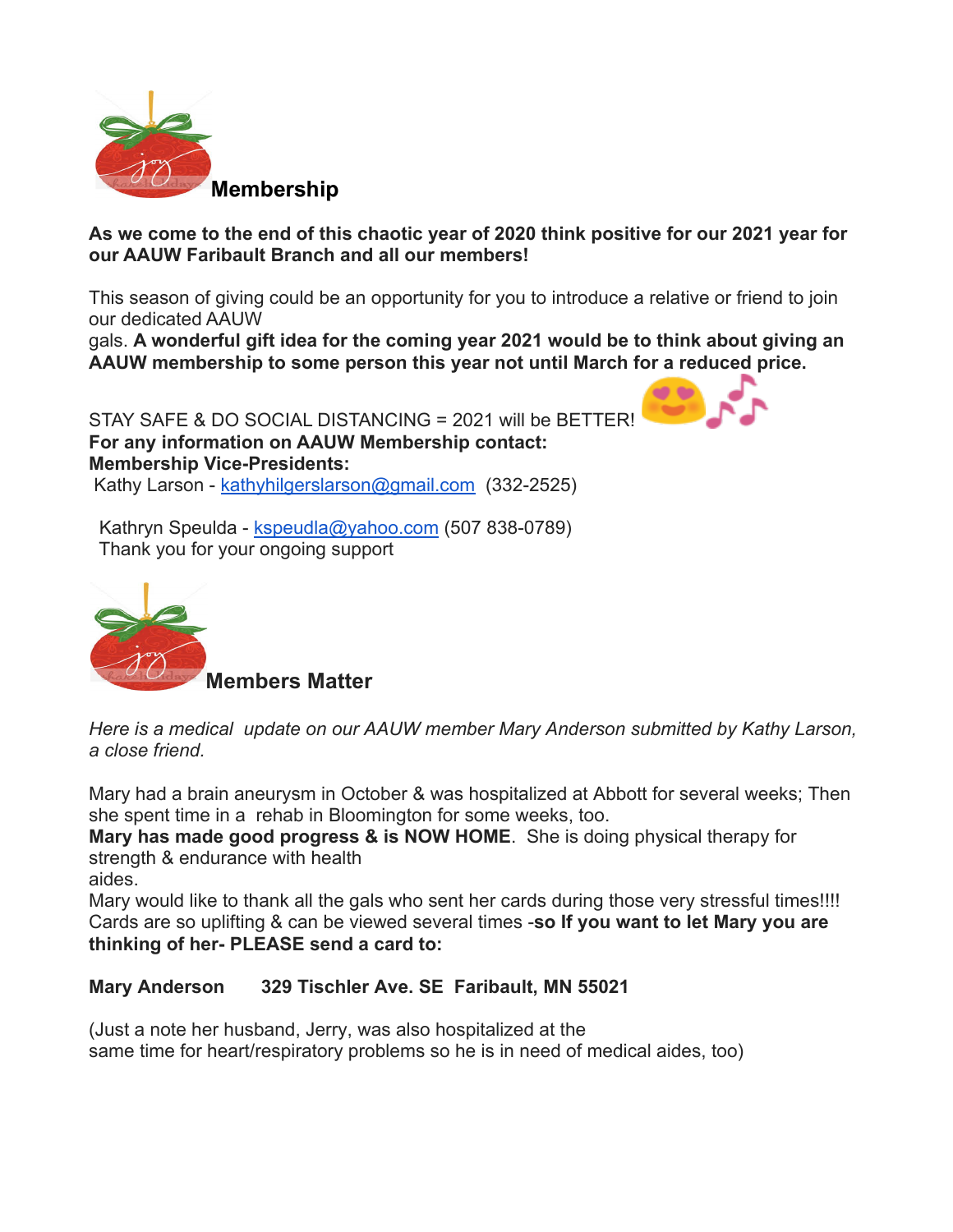#### *From Cyndy Anderson.*

Thank you to my Faribault AAUW Sisters!

Thank you for my "going away" drive-by parade at the Rice County Historical Museum! I honestly feel "thank you" is not enough to say to all of you. It was the absolute nicest gesture anyone has ever given me. I am still overwhelmed with all of the notes, cards, gifts, and conversations I had with each one of you as you came through the parking lot. It was just perfect, and I will treasure the memory of it always. Again, thank you all so much, and a special shoutout to Pauline for organizing it.

I was so lucky to have met all of you when I came to my first meeting in January 2014. From the beginning, you made me feel welcome and accepted in the community. It was such an honor to be president the year we hosted the AAUW MN Convention and the amount of work everyone did to make it so successful is another special memory I will always remember fondly.

Just remember, I may be physically in a different location, I am still a part of the AAUW - Faribault Branch. I plan to be back in Minnesota in the summer of 2021 and I do hope we can meet at Central Park or somewhere and connect in person. Please stay safe and warm!



Merry Christmas, ladies! If nothing else, this one will be remembered for a long time. But we trudge on, wishing and hoping for the best.

Speaking of the best, our GENEROUS members have so far contributed  $$430$  to the LAF fund. Wow! This is an all-time record for LAF giving!! I will be sending in the donation by the 12th of December, so if you still want to give, let me know or mail a donation by then. Thank you!!

I have paid half of our budgeted \$2000 to the AAUW scholarship fund, plus a few other bills, so bank accounts are going down. We have \$219.06 in checking, \$5212.64 in savings.

Looking forward to Zooming on the 14th.

Julie Olson, Treasurer \* \* \* \* \* \* \* \* \* \*